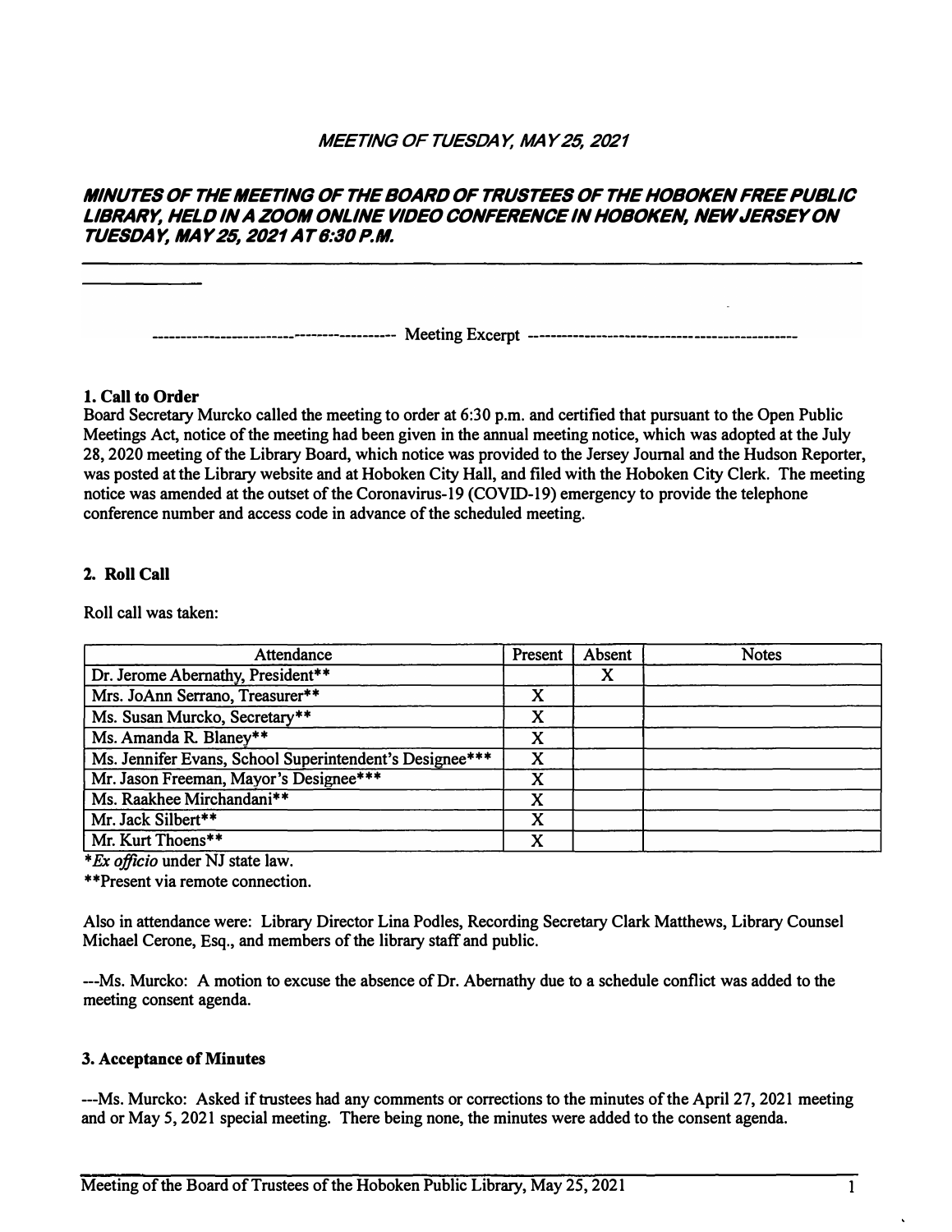### **4. Public Comments**

---Ms. Murcko: Invited comments from the public.

---Mr. Sacha Chavez: On behalf of the staff union chapter, thanked the Library Director for the experience of the last 20 years and the many improvements that have taken place. Other attendees joined in with his remarks.

## 5. Director's Report

---Mrs. Podles: Introduced Ms. Rosary VanIngen, the Head of Adult Services, the proposed interim Director after Mrs. Podles's retirement on June 1st. Ms. VanIngen has been with the library for over 25 years, starting as a parttime circulation assistant and rising to become circulation director and attend library school; she will direct library operations pending a permanent replacement being named by the board of trustees.

The financial transition to a new director will happen on Thursday, May 27, with changing of signature cards at the library's banks to include a new authorized signer for checks. The governor's new COVID-19 guidelines will become effective on May 28<sup>th</sup>; these permit reopening at 100% of building capacity, mask-free; in-person programs will also restart in the small program room. But because Hoboken vaccination rates are well below statewide averages and large numbers of children are in the library, a resolution to extend the library's mask mandate for 30 days past May 28<sup>th</sup> is before the board for approval, with a reassessment of the mask requirement at the end of that time. Also before the board is a resolution approving the application for a 2021 grant under the New Jersey Library Construction Act and certifying the library has matching funds for the grant.

Mrs. Podles concluded by saying that a great many things had been accomplished at Hoboken's Free Public Library over the past twenty years, but more remained to be done. She thanked the board and the board thanked her.

## 6. Committee Reports, Including Finance Committee and Payment of Bills

---Mr. Chapka: Reported for the Buildings and Grounds Committee: The Hoboken Buildings Department has issued all necessary building permits for the third-floor renovation, so work can start. He met with General Contractor Merrell & Garaguso (the "GC") and it was agreed to move the start date up from June 10<sup>th</sup> to June 3<sup>rd</sup>; the third floor will therefore be closed to the public early. On July 12<sup>th</sup>, the main library building will be closed completely for the asbestos abatement phase of the project; he has arranged for storage for the materials that are being relocated. The "Toybrary" in Annex 2 will be used for operations and storage during the main building closure. The GC still does not have a fixed schedule for the project but they will deliver one with a termination date in June or July of 2022.

---Ms. Murcko: Asked about the schedule conflict of the Grand Street Branch closing as part of the Multi-Service Center summer closure, and whether the main and Grand Street closures could be coordinated to maximize availability for patrons. The projects are both underway; it is not definite at this point whether they can be staggered.

---Ms. Murcko: Asked if the library annexes can be used more. Space is limited but they can be used; the plan is to rely more on BCCLS lending services while both buildings are closed.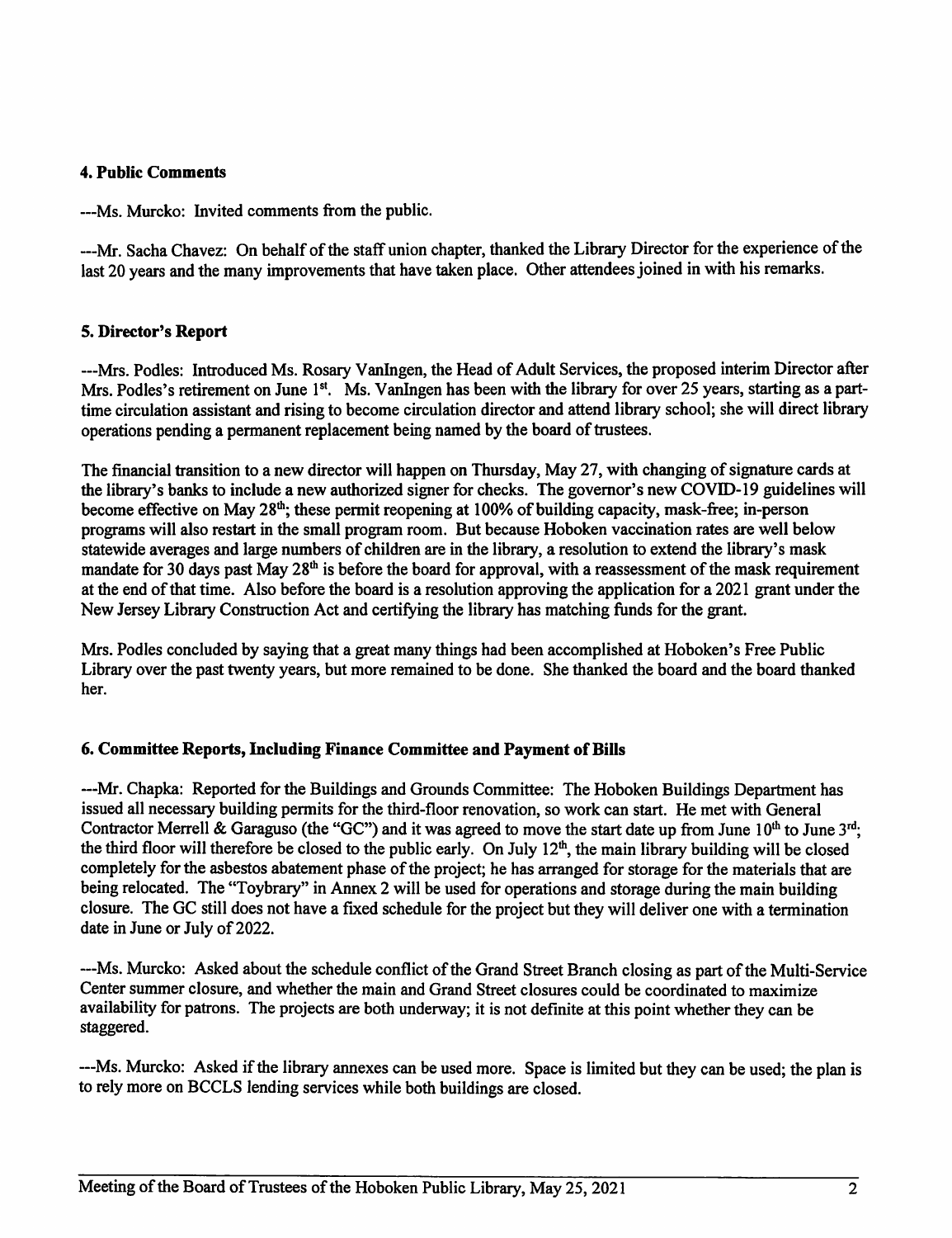---Mrs. Podles: Added that there is a board action item to approve paying \$35,000 for additional costs for project administration to library architects Clarke Caton Hintz (CCH). The action item was added to the meeting consent agenda.

---Mrs. Serrano: Reported for the Budget and Finance Committee: There is committee report this month concerning the 2020 library audit report.

---Mrs. Podles: The 2020 audit by Wielkotz & Company is complete with no auditor's notes and the report has been reviewed by the Finance Committee, which recommends board acceptance of the 2020 audit. She also acknowledged the management and preparation for the audit by library bookkeeper Carolyn Hartwick, which led to a clean, timely audit with no notes.

---Ms. Murcko: Asked when the next audit should start. Experience has shown that February is best, so all prior year bills and costs can be included; the goal is to close the 2021 books completely in February before starting the audit.

---Mrs. Serrano: Continued the Budget and Finance Committee report: she described the financial matters before the board for approval: 1.) to pay from the capital improvement Construction Account at Bayonne Community Bank (BCB) check no. 347 for \$3,468.60; 2.) in Part A, to pay library operating expenses with checks no. 9263-9313 totaling \$275,761.37; 3) in Part B, to pay expenses for library materials with checks no. 9314-9320 totaling \$24,299.15. Also before the board is a resolution to void BCB check no. 346 for \$1,999.99. Approval of the Part A bills and resolution to void the check were added to the consent agenda.

---Mrs. Serrano: Moved the board approve paying the Part B bills for library materials.

---Ms. Blaney: Seconded.

---Adopted by roll call vote as follows: YEAS: 7 NAYS: 0 RECUSED: 1 ABSTAIN: 0

| Trustee                | Yes | No | Recused | Abstain |
|------------------------|-----|----|---------|---------|
| Ms. Blaney             | x   |    |         |         |
| Ms. Evans              | x   |    |         |         |
| Mr. Freeman            |     |    |         |         |
| Ms. Mirchandani        | X   |    |         |         |
| Mrs. Serrano           |     |    |         |         |
| Mr. Silbert            |     |    |         |         |
| Mr. Thoens             |     |    |         |         |
| Ms. Murcko (presiding) |     |    |         |         |

---Mrs. Podles: Also before the board is a resolution approved by the Budget and Finance Committee approving the library's application for a 2021 grant under the New Jersey Library Construction Bond Act in the amount of \$2,909,167.00, and also certifying that the Hoboken Public Library has matching funds for such grant in the same amount. The resolution was added to the consent agenda.

---Mrs. Podles: Reported for the Personnel and Policy Committee: Out of an abundance of caution to protect the library staff, the committee is recommending an extension of the library mask requirement. She explained the proposed policy: the governor has waived mask requirements as of today, but statistics show that close to 300 patrons per day visit the library, so the risk of contagion to staff and others is still present. Because we can't ask patrons if they have been vaccinated, the extended mask policy is intended to apply for 30 days until the interim director can reexamine the statistics for June for library staff, which consists of 44 people, 9 of whom are not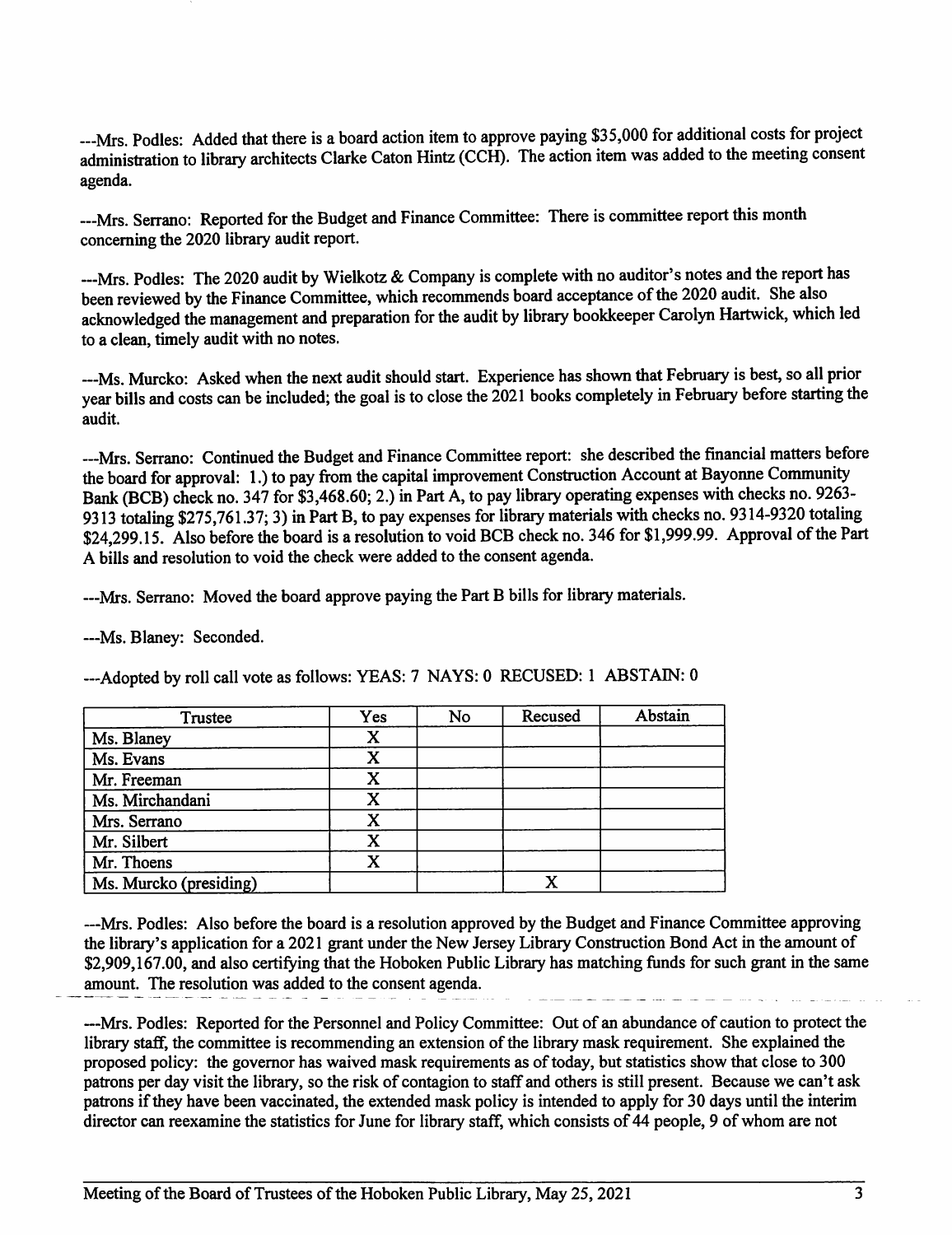vaccinated, although two say they are planning to be vaccinated. During this period, the library has expanded services like laptop lending for computer users and curbside pickups or grab-and-go to give patrons alternatives to spending time in the building itself.

---Mr. Freeman: Asked if library security has been advised of this proposed policy because there could be pushback from patrons who do not want to wear masks due to the governor's waiver starting on May 28. Discussion about patron complaints about mask requirement already and the new mask policy being temporary; further discussion about signage being posted to advise patrons of the policy.

## 8. President's Report

---Ms. Murcko: Dr. Abernathy was not able to attend due to a schedule conflict, but he asked the chair to extend his heartfelt thanks and appreciation to the outgoing director, Mrs. Podles, for the major changes and expansion of the library into the community. She has left her mark on Hoboken for the next many years. The trustees concurred.

# 9. Library Foundation Report and Friends of the Library (FOTL)

---Ms. Murcko: There is no report from the Friends this month.

---Mrs. Serrano: Reported for the Library Foundation: The foundation board met for discussions about a merger with the Friends of the Library; logistical decisions were discussed. In July, both the Library Foundation and the Friends of the Library will come to the board of trustees meeting with proposals. Also, in this year's "Hudson Gives" campaign in May, the foundation raised \$1,700.00 in donations.

#### 10. Old Business

---Ms. Murcko: Called for any old business; there was none.

#### 11. New Business

---Ms. Murcko: Called for any new business; there was none.

#### 12. Consent Agenda

---Mrs. Serrano: Moved the board approve the meeting consent agenda as follows:

- a. Excuse the absence of Dr. Abernathy.
- b. Accept the minutes of the April 27, 2021 board meeting and May 6, 2021 special board meeting.
- c. Approve payment of \$35,000 to Clarke Caton Hintz for construction administration.
- d. Accept the 2020 library audit by Wielkotz & Company.
- e. Approve payment of Part A bills, including BCB bills for capital improvements.
- f. Approve resolution to void BCB check no. 346.
- g. Approve board certification of capital funds for the 2021 New Jersey Library Construction Bond grant.
- h. Adopt policy to mandate COVID-19 mask wearing by patrons for an additional 30 days.